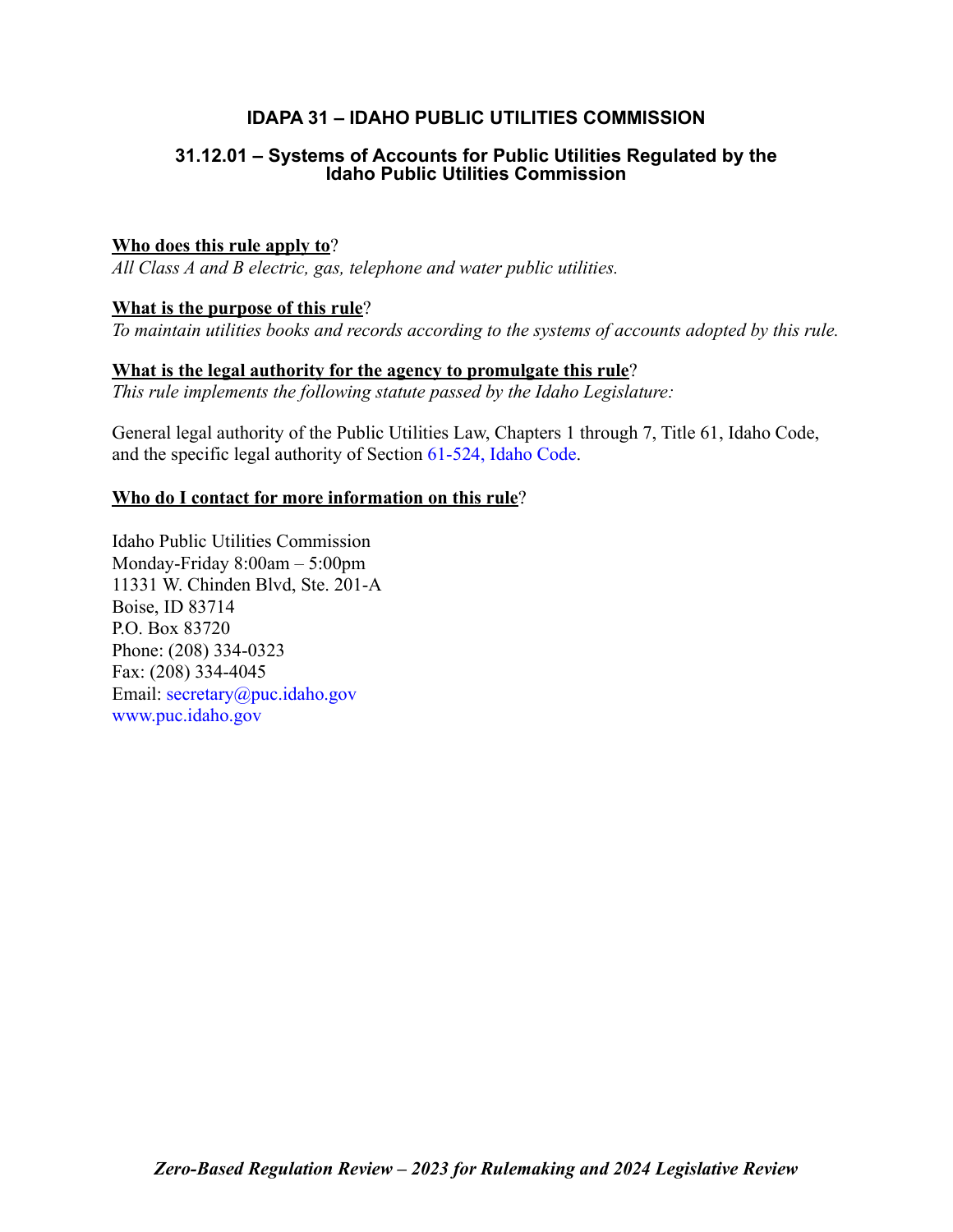# *Table of Contents*

## **[31.12.01 – Systems of Accounts for Public Utilities Regulated by the Idaho Public Utilities Commission](#page-2-0)**

| 101. Uniform System Of Accounts For Electric Utilities (Rule 101). 3<br>103. Uniform System Of Accounts For Telephone Utilities (Rule 103).  4 |                                    |  |
|------------------------------------------------------------------------------------------------------------------------------------------------|------------------------------------|--|
|                                                                                                                                                |                                    |  |
|                                                                                                                                                |                                    |  |
|                                                                                                                                                |                                    |  |
|                                                                                                                                                |                                    |  |
|                                                                                                                                                |                                    |  |
|                                                                                                                                                |                                    |  |
|                                                                                                                                                |                                    |  |
|                                                                                                                                                |                                    |  |
|                                                                                                                                                | <b>UNIFORM SYSTEMS OF ACCOUNTS</b> |  |
|                                                                                                                                                |                                    |  |
|                                                                                                                                                |                                    |  |
|                                                                                                                                                |                                    |  |
|                                                                                                                                                |                                    |  |
|                                                                                                                                                |                                    |  |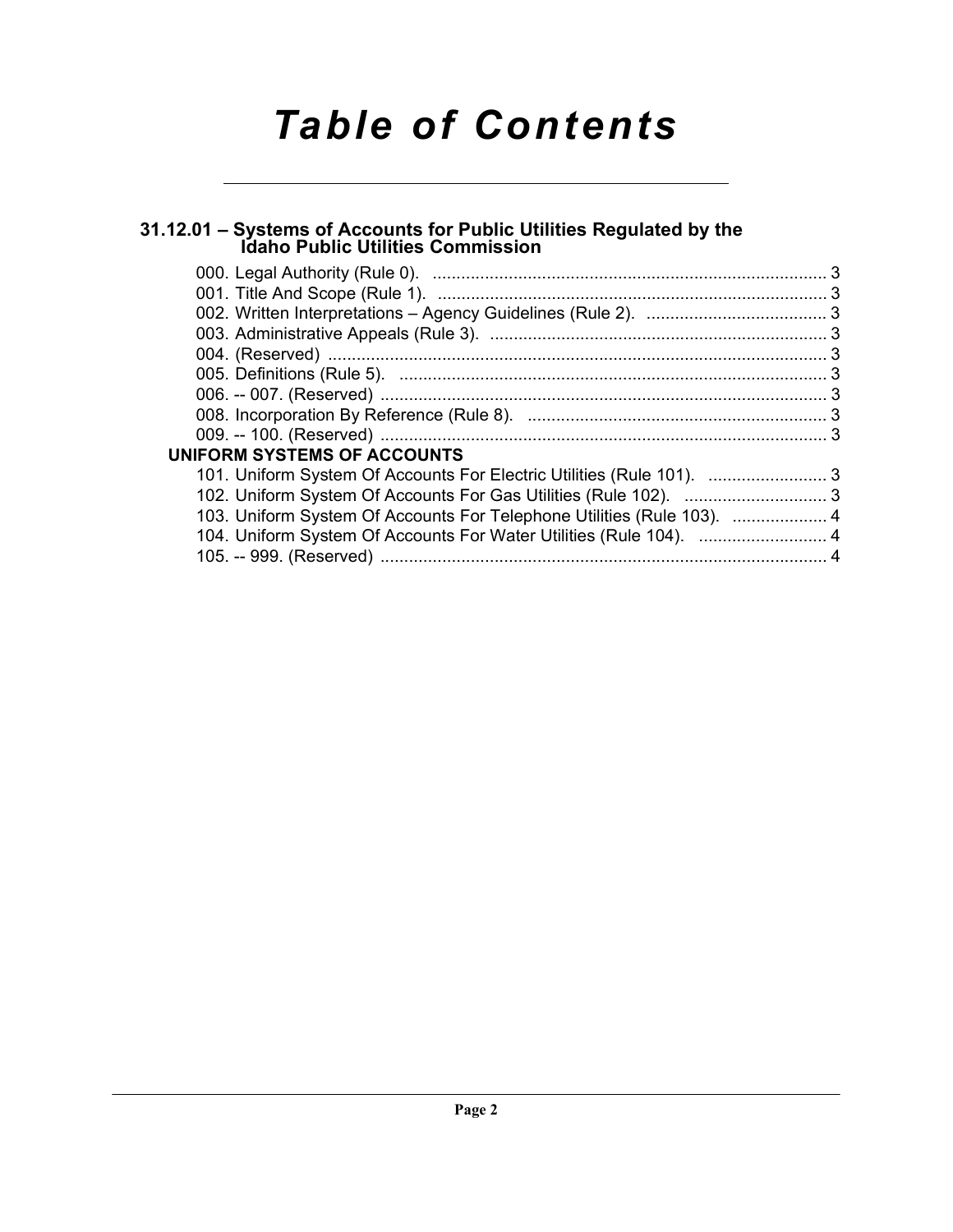#### **31.12.01 – SYSTEMS OF ACCOUNTS FOR PUBLIC UTILITIES REGULATED BY THE IDAHO PUBLIC UTILITIES COMMISSION**

#### <span id="page-2-1"></span><span id="page-2-0"></span>**000. LEGAL AUTHORITY (RULE 0).**

These rules are adopted under the general legal authority of the Public Utilities Law, Chapters 1 through 7, Title 61, Idaho Code, and the specific legal authority of Section 61-524, Idaho Code. (3-31-22)

#### <span id="page-2-2"></span>**001. TITLE AND SCOPE (RULE 1).**

The name of this chapter is "Systems of Accounts for Public Utilities Regulated by the Idaho Public Utilities Commission." This chapter has the following scope: All Class A and B electric, gas, telephone, and water public utilities are required to maintain their books and records according to the systems of accounts adopted by this rule.

(3-31-22)

#### <span id="page-2-3"></span>**002. WRITTEN INTERPRETATIONS – AGENCY GUIDELINES (RULE 2).**

Written interpretations to these rules can be obtained from the Secretary of the Idaho Public Utilities Commission and are available from the office of the Commission Secretary. (3-31-22) are available from the office of the Commission Secretary.

#### <span id="page-2-4"></span>**003. ADMINISTRATIVE APPEALS (RULE 3).**

Any person requesting a waiver from any provision of the Uniform Systems of Accounts pay petition the Idaho Public Utilities Commission for a waiver pursuant to the Commission's Rules of Procedure, IDAPA 31.01.01.000 et  $\text{seq.}$  (3-31-22)

#### <span id="page-2-5"></span>**004. (RESERVED)**

#### <span id="page-2-6"></span>**005. DEFINITIONS (RULE 5).**

The terms "electrical corporation," "gas corporation," "telephone corporation," and "water corporation" have the meanings given to them by statute in Chapter 1, Title 61, Idaho Code and orders of the Idaho Public Utilities Commission and decisions of the Supreme Court of Idaho construing those statutes. (3-31-22)

#### <span id="page-2-7"></span>**006. -- 007. (RESERVED)**

#### <span id="page-2-8"></span>**008. INCORPORATION BY REFERENCE (RULE 8).**

Rule 101, 102, 103 and 104 incorporate by reference various federal accounting regulations and accounting standards issued by the National Association of Regulatory Utility Commissioners. Each applicable rule identifies the issuing entity for each regulation or standard and indicates where the incorporated materials may be obtained. Incorporated materials are also available for inspection and copying at the offices of the Idaho Public Utilities Commission and the Idaho State Law Library. (3-31-22)

#### <span id="page-2-10"></span><span id="page-2-9"></span>**009. -- 100. (RESERVED)**

#### **UNIFORM SYSTEMS OF ACCOUNTS Rules 101 through 200**

#### <span id="page-2-11"></span>**101. UNIFORM SYSTEM OF ACCOUNTS FOR ELECTRIC UTILITIES (RULE 101).**

The Commission adopts by reference the Uniform System of Accounts for Major (previously Class A and B) Electric Utilities contained in the Code of Federal Regulations, Title 18, Part 101 (April 1, 2007), viewable online at <www.govinfo.gov/app/collection/cfr/2007>. For payment by credit card, call toll-free 866-512-1800. The accounts adopted by reference are adopted for convenience of establishing uniform systems of accounts only for accounting and reporting and do not bind the Commission in any manner to any particular ratemaking treatment of items in those accounts. All Major electrical corporations subject to the regulatory authority of the Idaho Public Utilities Commission are required to maintain their regulatory books according to the system of accounts adopted by this rule. (3-31-22)

#### <span id="page-2-12"></span>**102. UNIFORM SYSTEM OF ACCOUNTS FOR GAS UTILITIES (RULE 102).**

The Commission adopts by reference the Uniform System of Accounts for Major (previously Class A and B) Natural Gas Companies contained in the Code of Federal Regulations, Title 18, Part 201 (April 1, 2007), viewable online at www.govinfo.gov/app/collection/cfr/2007. For payment by credit card, call toll-free 866-512-1800. The accounts adopted by reference are adopted for convenience of establishing uniform systems of accounts only for accounting and reporting and do not bind the Commission in any manner to any particular ratemaking treatment of items in those accounts. All Major gas corporations subject to the regulatory authority of the Idaho Public Utilities Commission are required to maintain their regulatory books according to the system of accounts adopted by this rule. (3-31-22)